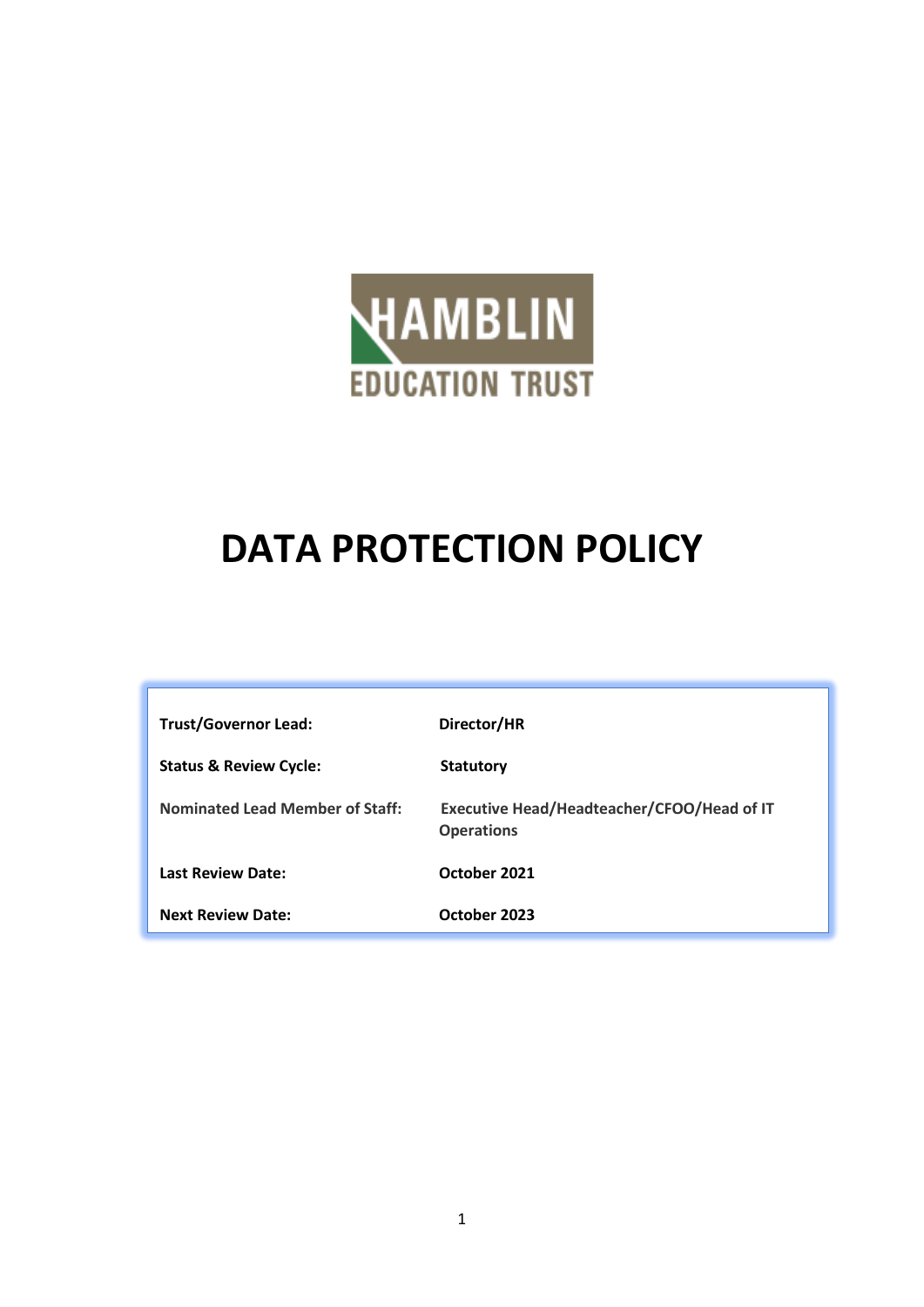#### **Contents**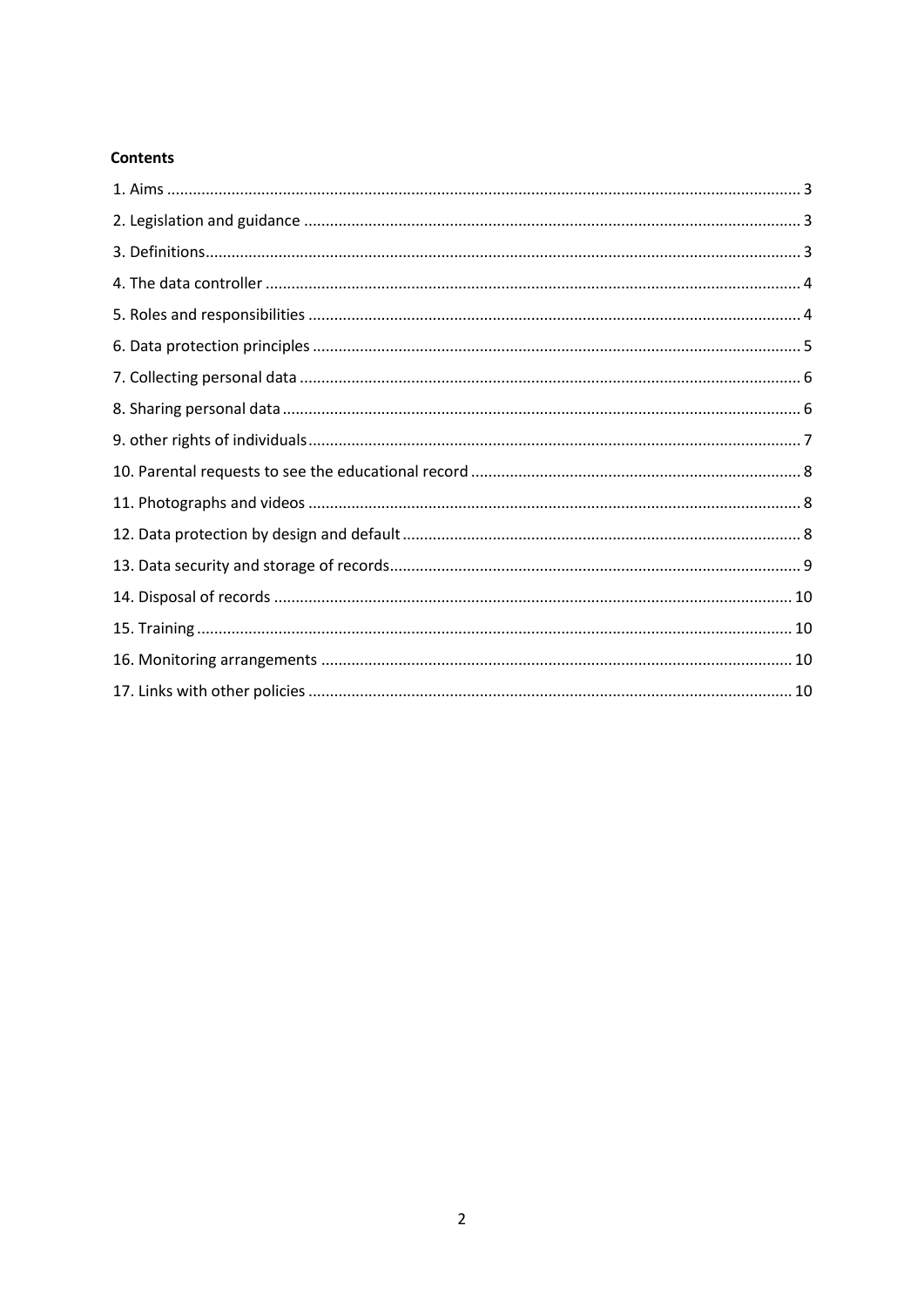# <span id="page-2-0"></span>**1. Aims**

Our school aims to ensure that all personal data collected about staff, pupils, parents, governors, visitors and other individuals is collected, stored and processed in accordance with the UK General Data Protection Regulation (UK-GDPR) and the provisions of the Data Protection Act 2018 (DPA 2018).

This policy applies to all personal data, regardless of whether it is in paper or electronic format.

# <span id="page-2-1"></span>**2. Legislation and guidance**

This policy meets the requirements of the UK-GDPR and the expected provisions of the DPA 2018. It is based on guidance published by the Information Commissioner's Office (ICO) on the [UK-GDPR](https://ico.org.uk/for-organisations/guide-to-the-general-data-protection-regulation-gdpr/) and the ICO's [code of practice for subject access requests.](https://ico.org.uk/media/for-organisations/documents/2014223/subject-access-code-of-practice.pdf)

It also reflects the ICO's [code of practice](https://ico.org.uk/media/for-organisations/documents/1542/cctv-code-of-practice.pdf) for the use of surveillance cameras and personal information. Also, see our CCTV Policy.

In addition, this policy complies with regulation 5 of the [Education \(Pupil Information\)](http://www.legislation.gov.uk/uksi/2005/1437/regulation/5/made) [\(England\) Regulations 2005,](http://www.legislation.gov.uk/uksi/2005/1437/regulation/5/made) which gives parents the right of access to their child's educational record.

| <b>Term</b>                         | <b>Definition</b>                                                                                                                              |
|-------------------------------------|------------------------------------------------------------------------------------------------------------------------------------------------|
| <b>Personal data</b>                | Any information relating to an identified, or<br>identifiable, individual.                                                                     |
|                                     | This may include the individual's:                                                                                                             |
|                                     | Name (including initials)<br>$\bullet$                                                                                                         |
|                                     | Identification number<br>$\bullet$                                                                                                             |
|                                     | Location data<br>$\bullet$                                                                                                                     |
|                                     | Online identifier, such as a username<br>$\bullet$                                                                                             |
|                                     | It may also include factors specific to the<br>individual's physical, physiological, genetic,<br>mental, economic, cultural or social identity |
| Special categories of personal data | Personal data which is more sensitive and so<br>needs more protection, including information<br>about an individual's:                         |
|                                     | Racial or ethnic origin<br>$\bullet$                                                                                                           |
|                                     | Political opinions<br>$\bullet$                                                                                                                |
|                                     | Religious or philosophical beliefs<br>$\bullet$                                                                                                |
|                                     | Trade union membership<br>$\bullet$                                                                                                            |
|                                     | Genetics<br>$\bullet$<br>Biometrics (such as fingerprints, retina<br>and iris patterns), where used for<br>identification purposes             |

#### <span id="page-2-2"></span>**3. Definitions**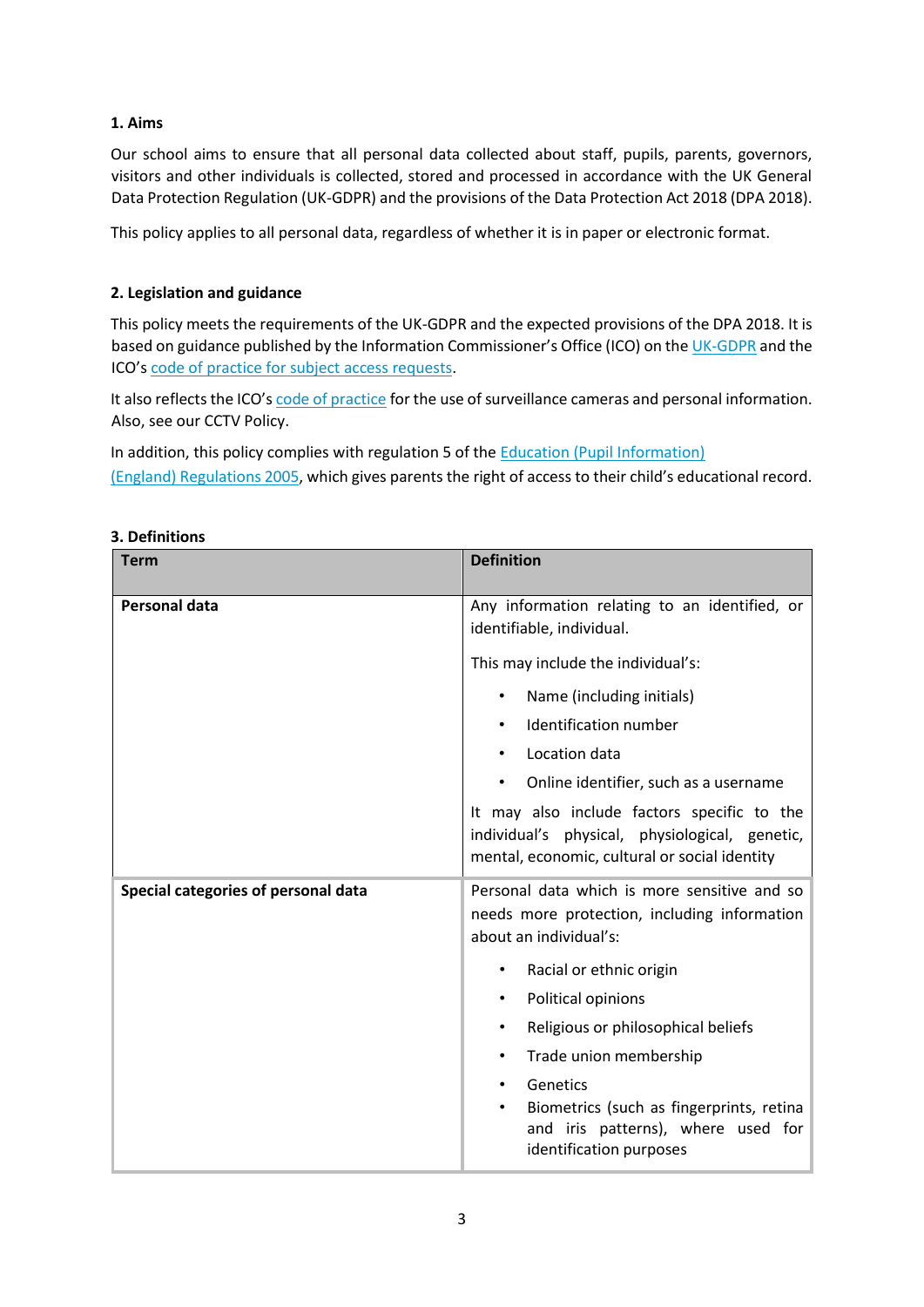|                      | Health - physical or mental                                                                                                                                                                                                      |
|----------------------|----------------------------------------------------------------------------------------------------------------------------------------------------------------------------------------------------------------------------------|
|                      | Sex life or sexual orientation                                                                                                                                                                                                   |
| <b>Processing</b>    | Anything done to personal data, such as<br>collecting, recording, organising, structuring,<br>storing, adapting, altering, retrieving, using,<br>disseminating, erasing or destroying.<br>Processing can be automated or manual. |
| Data subject         | The identified or identifiable individual whose<br>personal data is held or processed.                                                                                                                                           |
| Data controller      | A person or organisation that determines the<br>purposes and the means of processing of<br>personal data.                                                                                                                        |
| Data processor       | A person or other body, other than an employee<br>of the data controller, who processes personal<br>data on behalf of the data controller.                                                                                       |
| Personal data breach | A breach of security leading to the accidental or<br>unlawful<br>destruction,<br>alteration,<br>loss,<br>unauthorised disclosure of, or access to personal<br>data.                                                              |

#### <span id="page-3-0"></span>**4. The data controller**

Our school processes personal data relating to parents, pupils, staff, governors, visitors and others, and therefore is a data controller.

The school is registered as a data controller with the ICO and will renew this registration annually or as otherwise legally required.

#### <span id="page-3-1"></span>**5. Roles and responsibilities**

This policy applies to **all staff** employed by our school, and to external organisations or individuals working on our behalf. Staff who do not comply with this policy may face disciplinary action.

#### **5.1 Governing board**

The governing board has overall responsibility for ensuring that our school complies with all relevant data protection obligations.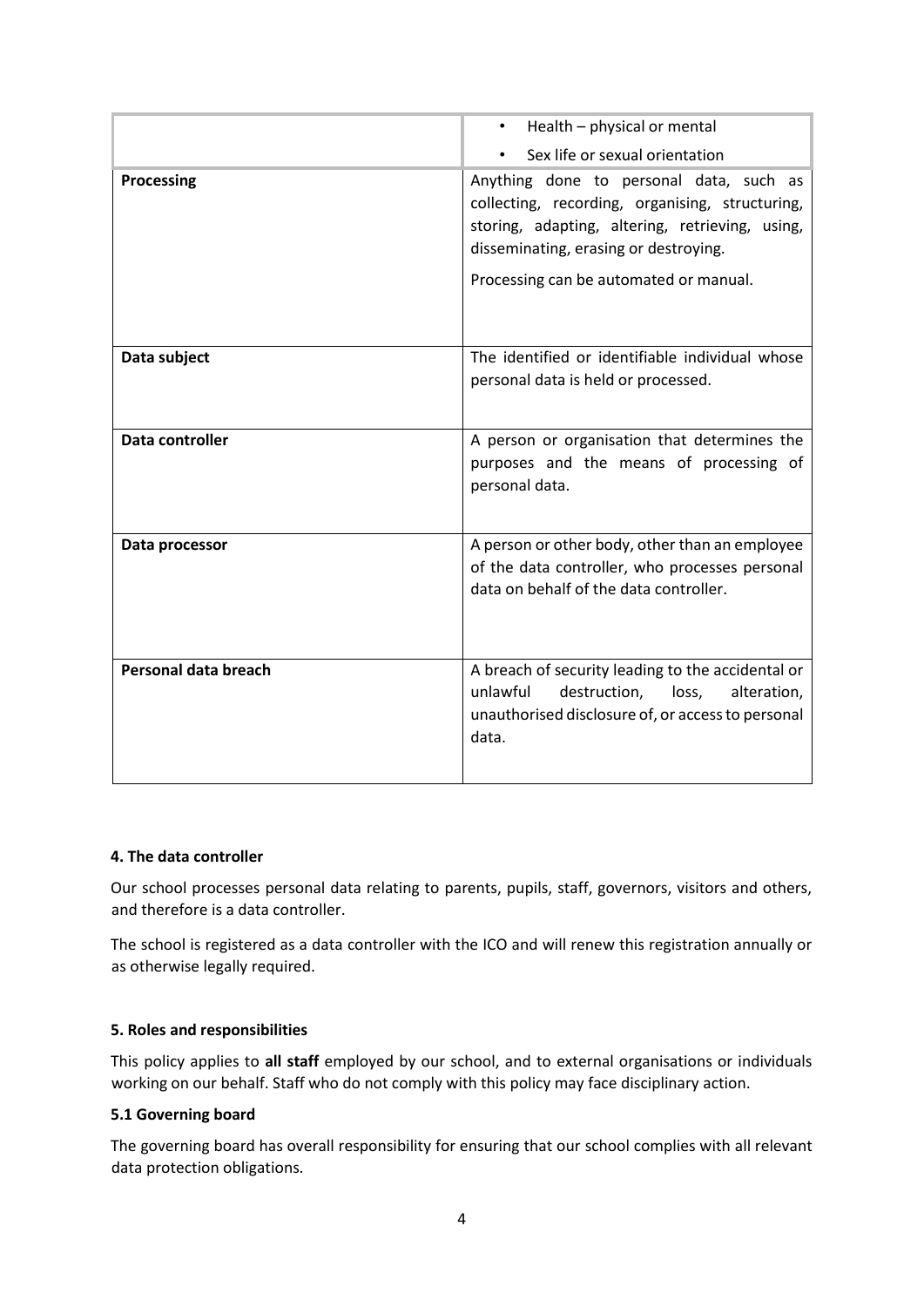## **5.2 Data Protection Officer**

The Data Protection Officer (DPO) is responsible for overseeing the implementation of this policy, monitoring our compliance with data protection law, and developing related policies and guidelines where applicable.

They will provide an annual report of their activities directly to the governing board and, where relevant, report to the board their advice and recommendations on school data protection issues.

The DPO is also the first point of contact for individuals whose data the school processes, and for the ICO.

Full details of the DPO's responsibilities are set out in their job description. Our DPO is

Danielle Eadie of RADCaT Ltd and is contactable via:

T: 01942 590 785 | E: Danielle.eadie@radcat.co.uk

#### **5.3 Headteacher**

The headteacher acts as the representative of the data controller on a day-to-day basis. **5.4 All staff** 

Staff are responsible for:

- Collecting, storing and processing any personal data in accordance with this policy
- Informing the school of any changes to their personal data, such as a change of address
- Contacting the DPO in the following circumstances:
	- o With any questions about the operation of this policy, data protection law, retaining personal data or keeping personal data secure.
	- $\circ$  If they have any concerns that this policy is not being followed o If they are unsure whether or not they have a lawful basis to use personal data in a particular way.
	- o If they need to rely on or capture consent, draft a privacy notice, deal with data protection rights invoked by an individual, or transfer personal data outside the United Kingdom. o If there has been a data breach.
	- Whenever they are engaging in a new activity that may affect the privacy rights of individuals o If they need help with any contracts or sharing personal data with third parties.

#### <span id="page-4-0"></span>**6. Data Protection Principles**

The UK-GDPR is based on data protection principles that our school must comply with.

The principles say that personal data must be:

- Processed lawfully, fairly and in a transparent manner.
- Collected for specified, explicit and legitimate purposes.
- Adequate, relevant and limited to what is necessary to fulfil the purposes for which it is processed.
- Accurate and, where necessary, kept up to date.
- Kept for no longer than is necessary for the purposes for which it is processed.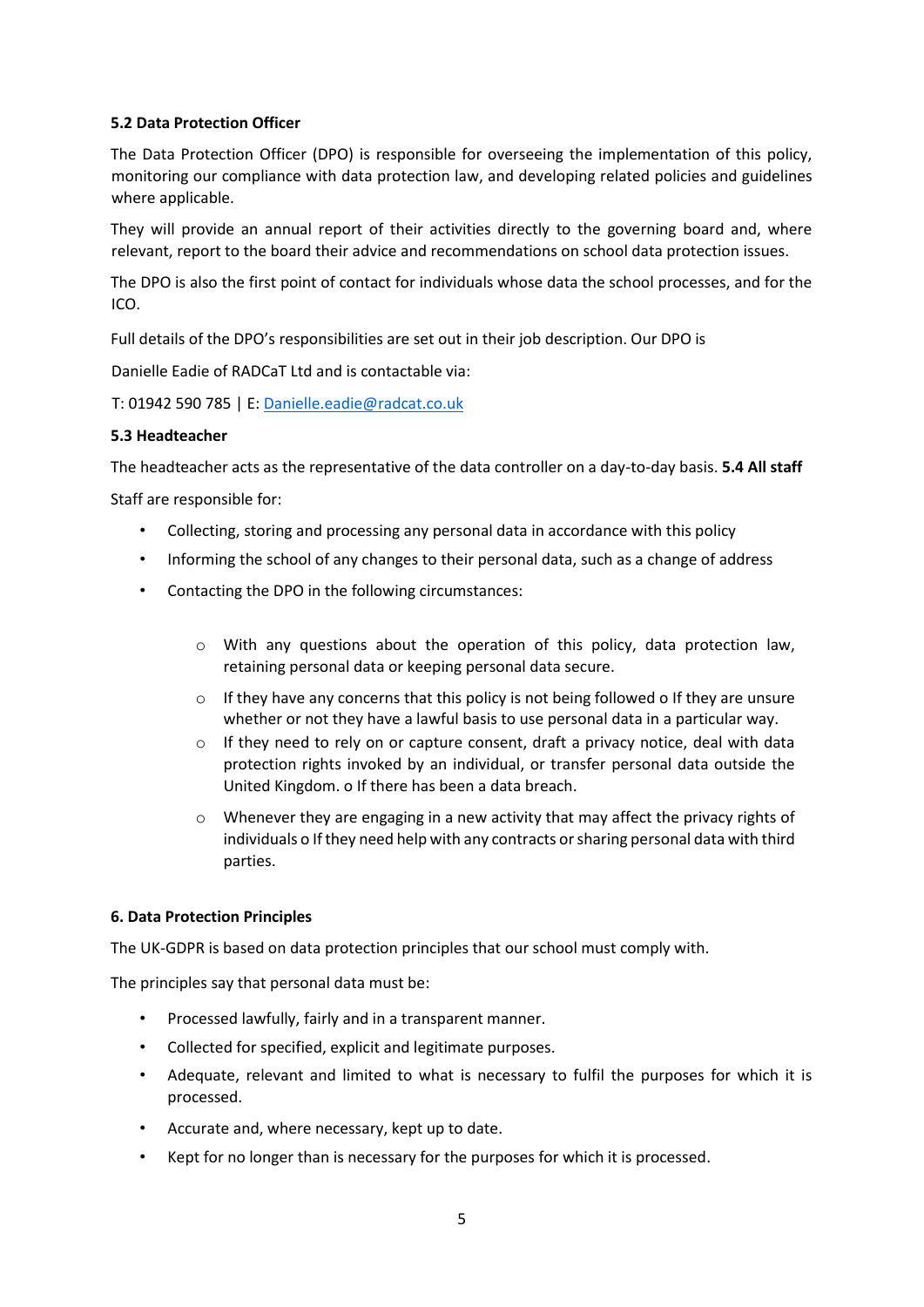• Processed in a way that ensures it is appropriately secure.

This policy sets out how the school aims to comply with these principles.

### <span id="page-5-0"></span>**7. Collecting personal data**

### **7.1 Lawfulness, fairness and transparency**

We will only process personal data where we have one of 6 'lawful bases' (legal reasons) to do so under data protection law:

- The data needs to be processed so that the school can **fulfil a contract** with the individual, or the individual has asked the school to take specific steps before entering into a contract.
- The data needs to be processed so that the school can **comply with a legal obligation**
- The data needs to be processed to ensure the **vital interests** of the individual e.g. to protect someone's life.
- The data needs to be processed so that the school, as a public authority, can perform a task **in the public interest,** and carry out its official functions.
- The data needs to be processed for the **legitimate interests** of the school or a third party (provided the individual's rights and freedoms are not overridden).
- The individual (or their parent/carer when appropriate in the case of a pupil) has freely given clear **consent**.

For special categories of personal data, we will also meet one of the special category conditions for processing which are set out in the UK-GDPR and Data Protection Act 2018.

If we offer online services to pupils, such as classroom apps, and we intend to rely on consent as a basis for processing, we will get parental consent (except for online counselling and preventive services).

Whenever we first collect personal data directly from individuals, we will provide them with the relevant information required by data protection law.

#### **7.2 Limitation, minimisation and accuracy**

We will only collect personal data for specified, explicit and legitimate reasons. We will explain these reasons to the individuals when we first collect their data.

If we want to use personal data for reasons other than those given when we first obtained it, we will inform the individuals concerned before we do so, and seek consent where necessary.

Staff must only process personal data where it is necessary in order to do their jobs.

When staff no longer need the personal data they hold, they must ensure it is deleted or anonymised. This will be done in accordance with the school's UK-GDPR Record Management Policy.

#### <span id="page-5-1"></span>**8. Sharing personal data**

We will not normally share personal data with anyone else, but may do so where:

There is an issue with a pupil or parent/carer that puts the safety of our staff at risk.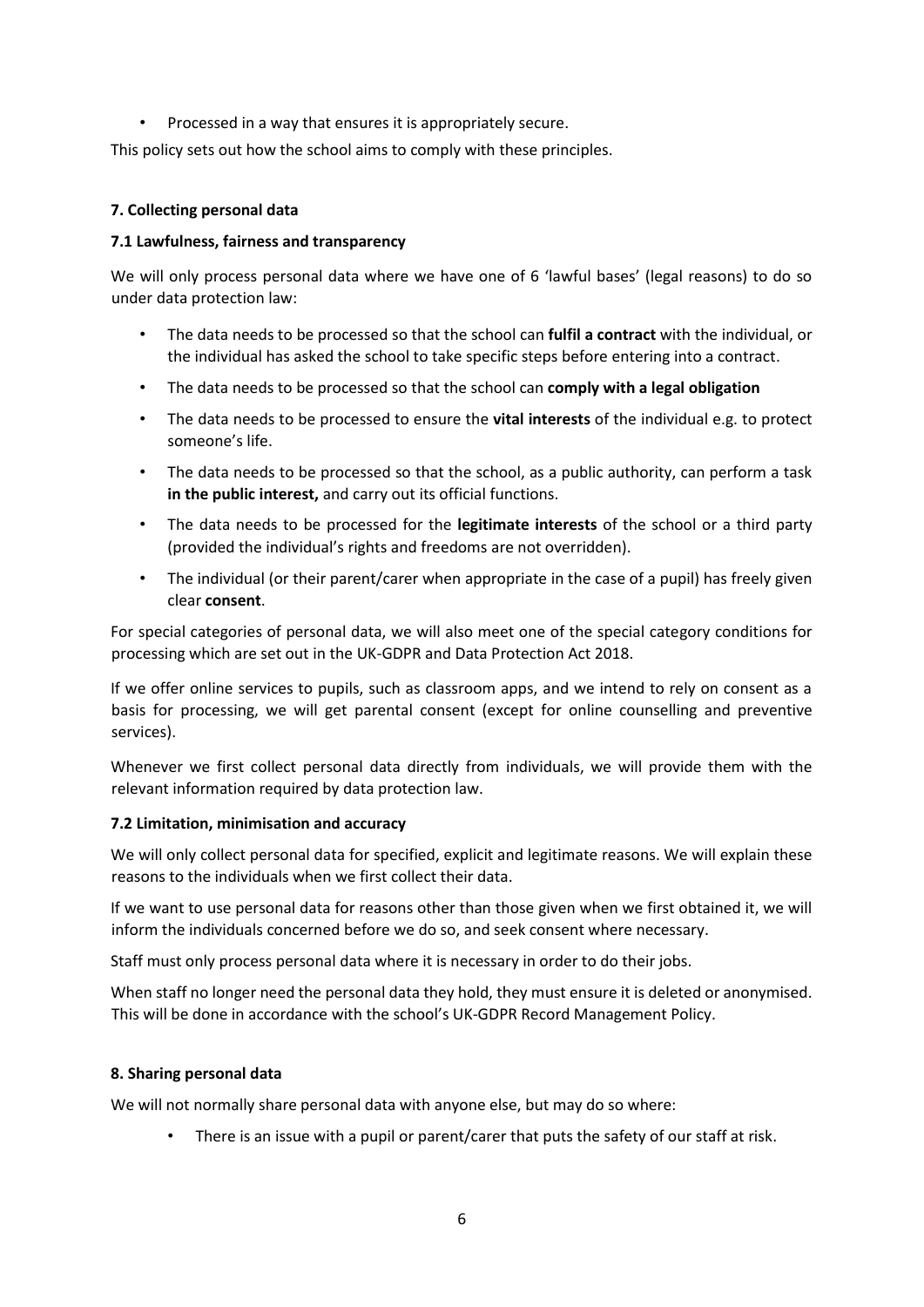- We need to liaise with other agencies we will seek consent as necessary before doing this.
- Our suppliers or contractors need data to enable us to provide services to our staff and pupils – for example, IT companies. When doing this, we will:
	- $\circ$  Only appoint suppliers or contractors which can provide sufficient guarantees that they comply with data protection law.
	- $\circ$  Establish a data sharing agreement with the supplier or contractor, either in the contract or as a standalone agreement, to ensure the fair and lawful processing of any personal data we share.
	- o Only share data that the supplier or contractor needs to carry out their service, and information necessary to keep them safe while working with us.

We will also share personal data with law enforcement and government bodies where we are legally required to do so, including for:

- The prevention or detection of crime and/or fraud.
- The apprehension or prosecution of offenders.
- The assessment or collection of tax owed to HMRC.
- In connection with legal proceedings.
- Where the disclosure is required to satisfy our safeguarding obligations.
- Research and statistical purposes, as long as personal data is sufficiently anonymised or consent has been provided.

We may also share personal data with emergency services and local authorities to help them to respond to an emergency situation that affects any of our pupils or staff.

Where we transfer personal data to a country or territory outside the United Kingdom, we will do so in accordance with data protection law.

#### <span id="page-6-0"></span>**9. Other rights of individuals**

#### **9.1 Other data protection rights of the individual**

In addition to the right to make a subject access request (see above), and to receive information when we are collecting their data about how we use and process it (see section 7), individuals also have the right to:

- Withdraw their consent to processing at any time.
- Ask us to rectify, erase or restrict processing of their personal data, or object to the processing of it (in certain circumstances).
- Prevent use of their personal data for direct marketing.
- Challenge processing which has been justified on the basis of public interest
- Request a copy of agreements under which their personal data is transferred outside of the United Kingdom.
- Object to decisions based solely on automated decision making or profiling (decisions taken with no human involvement, that might negatively affect them).
- Prevent processing that is likely to cause damage or distress.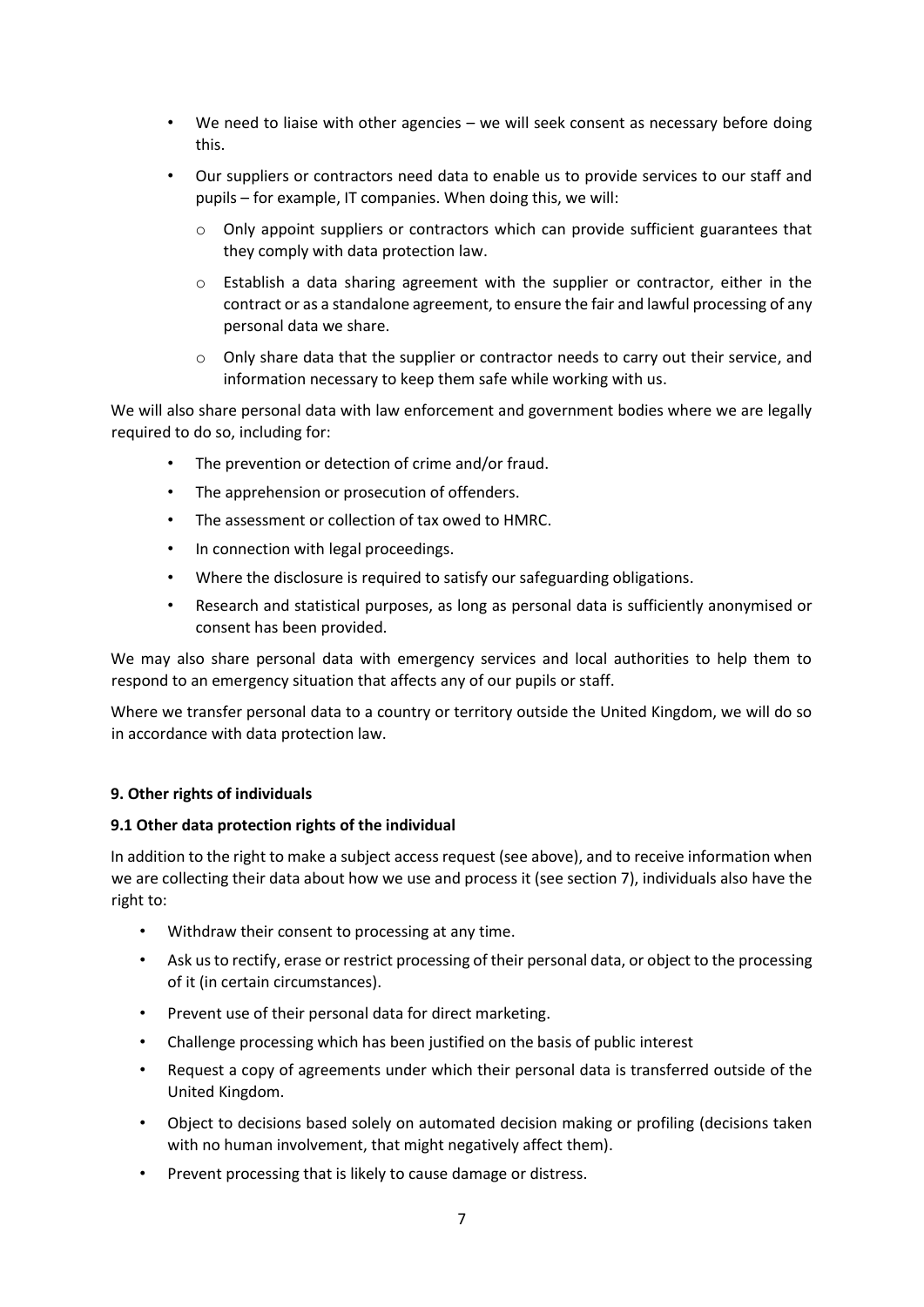- Be notified of a data breach in certain circumstances.
- Make a complaint to the ICO.
- Ask for their personal data to be transferred to a third party in a structured, commonly used and machine-readable format (in certain circumstances).

Individuals should submit any request to exercise these rights to the DPO. If staff receive such a request, they must immediately forward it to the DPO.

## <span id="page-7-0"></span>**10. Parental requests to see the educational record**

Parents, or those with parental responsibility, have a legal right to free access to their child's educational record (which includes most information about a pupil) within 15 school days of receipt of a written request.

## <span id="page-7-1"></span>**11. Photographs and videos**

As part of our school activities, we may take photographs and record images of individuals within our school.

We will obtain written consent from parents/carers for photographs and videos to be taken of their child for communication, marketing and promotional materials. We will clearly explain how the photograph and/or video will be used to both the parent/carer and pupil.

Uses may include:

- Within school on notice boards and in school magazines, brochures, newsletters, etc.
- Outside of school by external agencies such as the school photographer, newspapers, campaigns.
- Online on our school website or social media pages.

Consent can be refused or withdrawn at any time. If consent is withdrawn, we will delete the photograph or video and not distribute it further.

When using photographs and videos in this way we will not accompany them with any other personal information about the child, to ensure they cannot be identified.

See our Safeguarding policy for more information on our use of photographs and videos.

#### <span id="page-7-2"></span>**12. Data protection by design and default**

We will put measures in place to show that we have integrated data protection into all of our data processing activities, including:

- Appointing a suitably qualified DPO, and ensuring they have the necessary resources to fulfil their duties and maintain their expert knowledge.
- Only processing personal data that is necessary for each specific purpose of processing, and always in line with the data protection principles set out in relevant data protection law (see section 6).
- Completing privacy impact assessments where the school's processing of personal data presents a high risk to rights and freedoms of individuals, and when introducing new technologies (the DPO will advise on this process).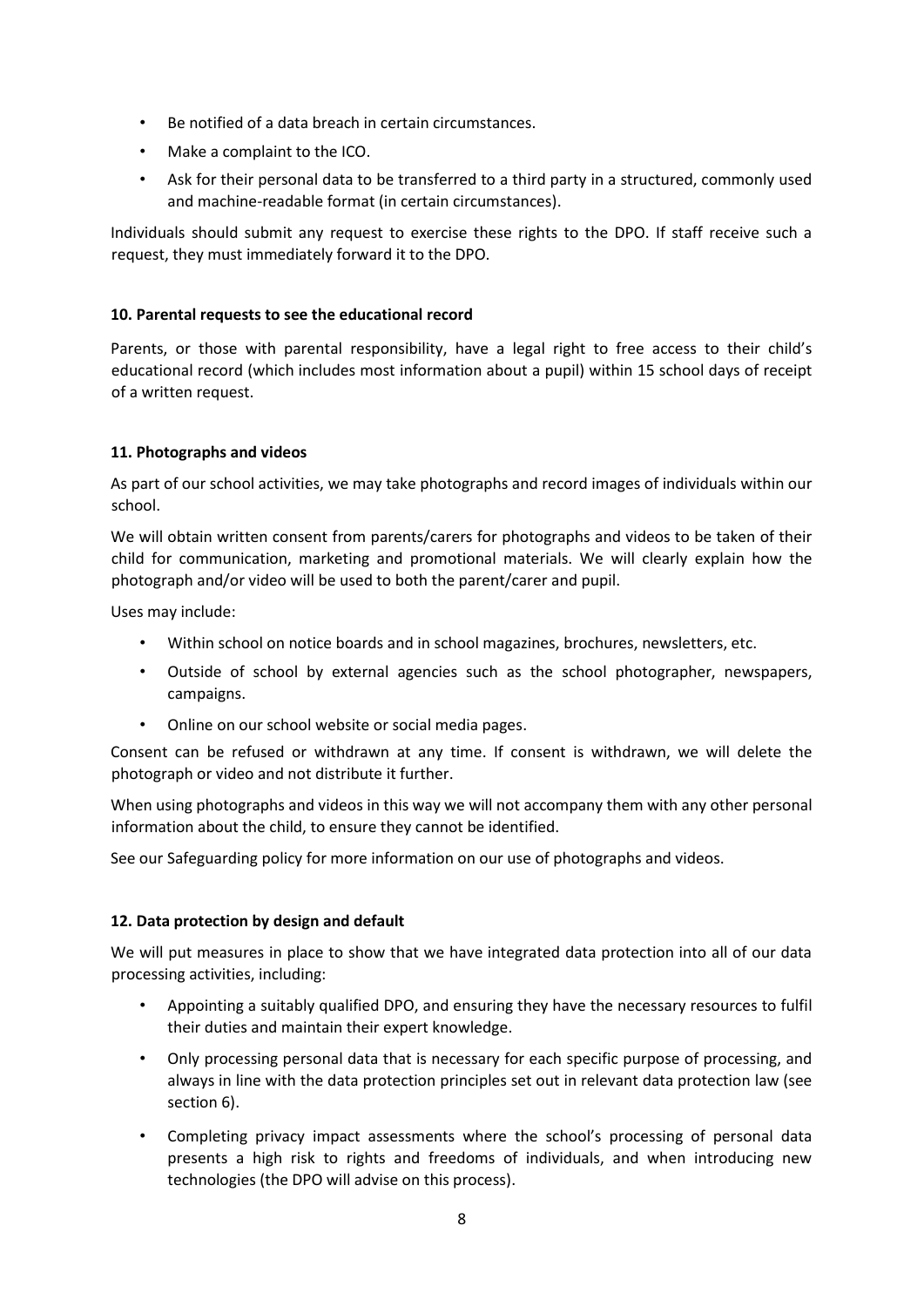- Integrating data protection into internal documents including this policy, any related policies and privacy notices.
- Regularly training members of staff on data protection law, this policy, any related policies and any other data protection matters; we will also keep a record of attendance.
- Regularly conducting reviews and audits to test our privacy measures and make sure we are compliant.
- Maintaining records of our processing activities, including:
	- $\circ$  For the benefit of data subjects, making available the name and contact details of our school and DPO and all information we are required to share about how we use and process their personal data (via our privacy notices).
	- $\circ$  For all personal data that we hold, maintaining an internal record of the type of data, data subject, how and why we are using the data, any third-party recipients, how and why we are storing the data, retention periods and how we are keeping the data secure.

# <span id="page-8-0"></span>**13. Data security and storage of records**

We will protect personal data and keep it safe from unauthorised or unlawful access, alteration, processing or disclosure, and against accidental or unlawful loss, destruction or damage.

In particular:

- Paper-based records and portable electronic devices, such as laptops and hard drives that contain personal data are kept under lock and key when not in use.
- Papers containing confidential personal data must not be left on office and classroom desks, on staffroom tables, pinned to notice/display boards, or left anywhere else where there is general access.
- Where personal information needs to be taken off site, staff must sign it in and out from the school office.
- Passwords that are at least 8 characters long containing letters and numbers are used to access school computers, laptops and other electronic devices. Staff and pupils are reminded to change their passwords at regular intervals.
- Encryption software is used to protect all portable devices and removable media, such as laptops and USB devices.
- Staff, pupils or governors who store personal information on their personal devices are expected to follow the same security procedures as for school-owned equipment (see our acceptable use policy).
- Where we need to share personal data with a third party, we carry out due diligence and take reasonable steps to ensure it is stored securely and adequately protected (see section 8).

**NB: Also, see our UK-GDPR Data Records Management Policy.**